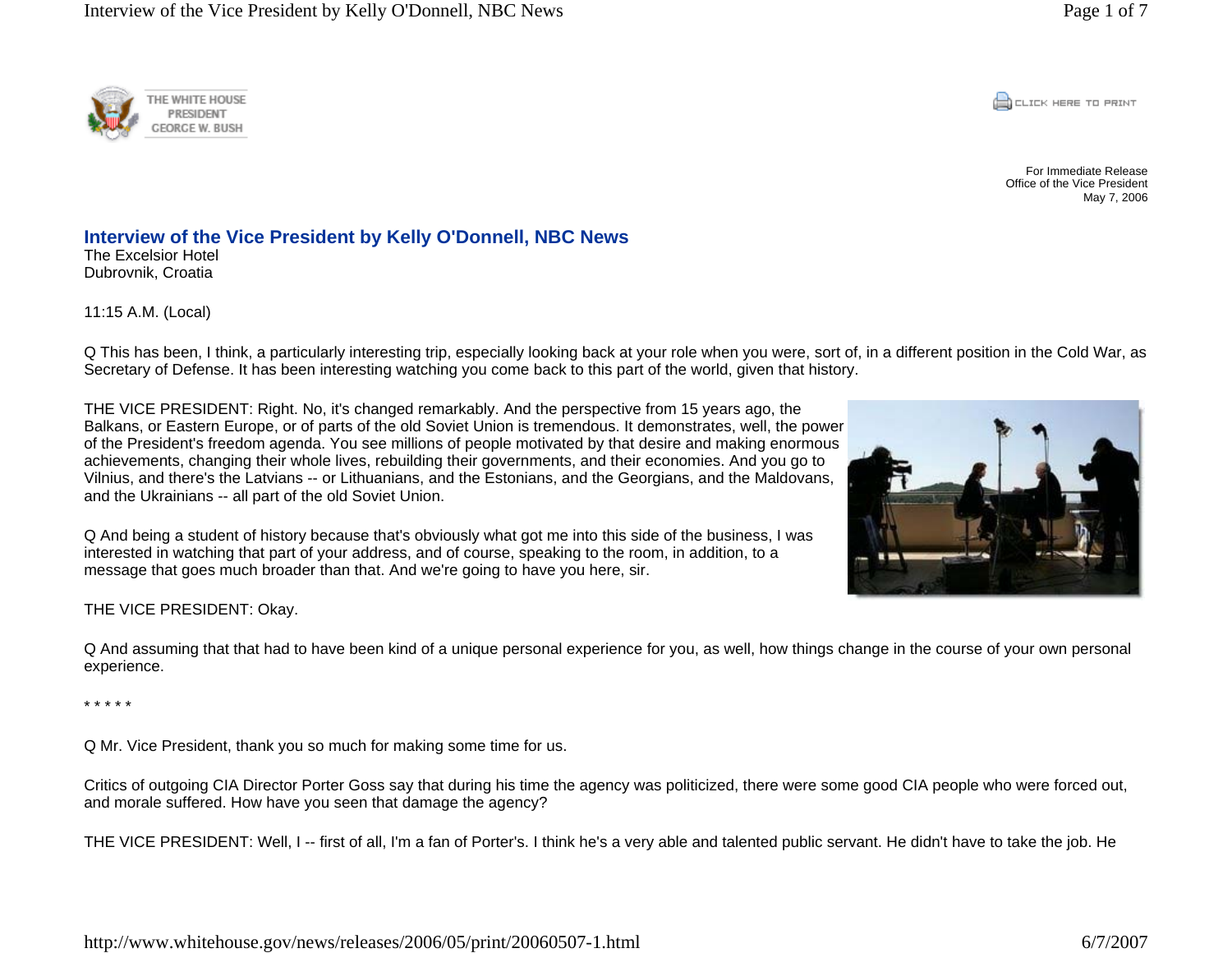took it on at a very difficult time, and I think he's done a reasonably good job at it, too.

It's been a tough time for the agency. They came through the whole period before 9/11 and missed 9/11 and obviously were criticized for that. The report about weapons of mass destruction in Iraq before the Gulf War -- before the war in Iraq was another instance where there was a breakdown in the system. It didn't produce the quality intelligence that was needed, so Porter took on the assignment at a very difficult time. And now he's leaving. I think he ought to leave with honor that he's owed, and the respect that he's owed, and the thanks for having done a very difficult job. And the President will soon announce a replacement, and we'll move on.

Q Is the President prepared to name General Hayden?

THE VICE PRESIDENT: I can't announce that today, Kelly. He will -- he'll make an announcement very soon.

Q The President did describe Porter Goss as a transitional leader. What must the next CIA Director bring to that job?

THE VICE PRESIDENT: Well, having to make a lot of adjustments. When you think about the intelligence community and the way in which the threat has evolved, it's imposed huge demands for change in the way we do business. We used to just be able to count missiles and silos. That was relatively easy to do from overhead satellites. We've built a whole system around technical collection that worked very well during the Cold War. But now when we're faced with trying to find ways to figure out what a small group of terrorists are going to do, they're difficult to penetrate, difficult to track by national technical means. It's a whole different kind of a target. It places a much heavier emphasis on human intelligence than was required necessarily before. So there are big changes underway in the intelligence community. We've seen the Director of National Intelligence created, major legislative reforms that have occurred that we've implemented. And those changes are necessary. They're important, but it automatically places a burden on whoever is in that job as Director of the CIA.

Q You made some news during this trip with some of your comments about Russia, particularly interesting given your own history during the Cold War. Mr. Vice President, you talked about Russia in strong language. You said they have restricted some of the rights of citizens in terms of personal freedom. You talked about Russia blackmailing, using its own energy resources. Russia's Foreign Minister says that it has never broken an oil contract, and Russia's Foreign Minister says that it expected that kind of language from a low-ranking politician, not the Vice President of the United States. Is Russia dismissing you or U.S. concerns?

THE VICE PRESIDENT: Well, the thing that was remarkable about the speech, Kelly -- it was carefully crafted. And I did point out our view that Russia is backsliding on democracy to some extent, and also there's no question but what they're using their control over energy resources -- both production and transportation of natural gas, for example, to Europe -- to try to gain leverage over those governments that used to be part of the old Soviet Union. And if you talk to the people I talked to in Vilnius, in the Baltics, in Poland and Ukraine and so forth, they've all been subjected to a lot of Russian pressure.

The intriguing thing about that conference was I didn't give the toughest speech on the Russians. The toughest speech on the Russians was given by a man named Illarionov, a Russian himself, who issued a blistering indictment about what's been happening to democracy and democratic processes in Russia. The remarkable thing is he used to be President Putin's economic advisor. He's a very prominent man who runs an economics institute in Moscow. So the concerns about what's happening domestically inside Russia with respect to freedom of the press and the role of nongovernmental organizations and the whole series of steps that have been taken with respect to businesses, for example -- that the Russians are not demonstrating as firm a commitment to democracy as I think many people thought they would.

Q Russia is going to host the G8 Summit of Industrialized Nations. That's considered, in many ways, a privilege for a nation to do so. Do you think they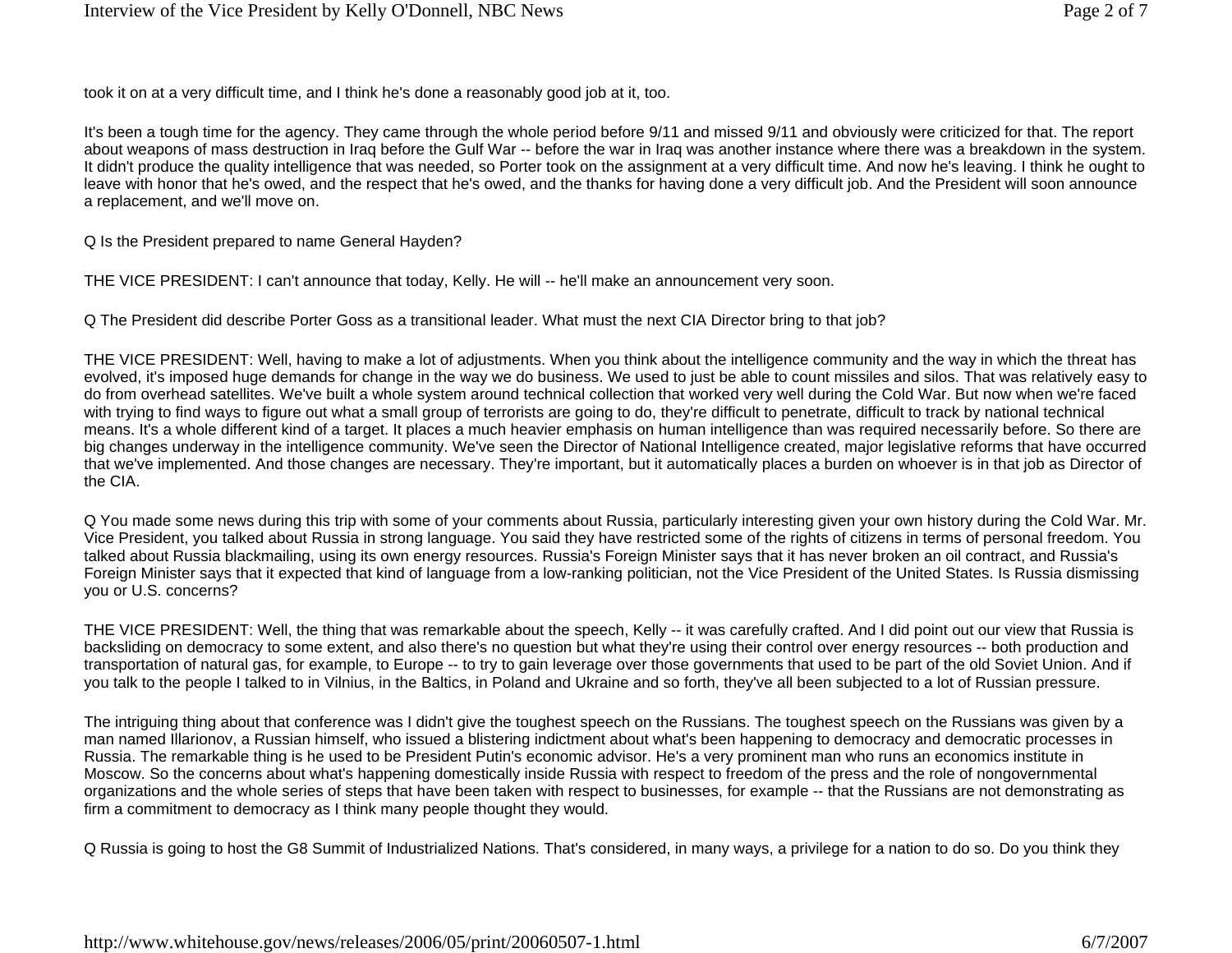fully represent what a host country should be?

THE VICE PRESIDENT: Well, I think the G8 summit in St. Petersburg is important. It's important that it go forward. And Russia has been invited to participate in the past. And now, as they rotate that chairmanship, it's their turn to host it -- been some controversy about that. But I think a good, free, open exchange of ideas among the leaders of the eight, including Russia, will be basically a positive and healthy thing. I think it needs to happen. I think there'll be an honest addressing, hopefully, of some of those concerns.

Russia has a tremendous opportunity here, obviously, to be a strategic partner and ally of the United States and the other major democracies in the world. They've undergone a fundamental transformation since the days of the Cold War and the Soviet Union went out of business some 15 years ago. But we're all hopeful that they'll see their way in the future to be that strategic friend and partner of all of us, and that they will, in fact, be committed to democratic practices and procedures inside their own country, as well as a policy with respect to their neighbors that is friendly and supportive and doesn't fear other democracies.

Q How did you weigh the criticism of Russia as possibly alienating them at a time when the U.S. needs Russia in the Security Council to try to stop Iran's nuclear ambitions?

THE VICE PRESIDENT: Well, we have no desire to alienate Russia. But you also need to speak truth to your friends. And the President has a good relationship with President Putin. They get on well, and they have very frank conversations and discussions. And this was certainly intended in that vein.

But it's remarkable. What I find of concern when I look at Russia, in part, is that they operate as though those new democracies in Eastern Europe are somehow a threat, that what's happened in the Baltics, or in Poland, or in Ukraine, Georgia all constitutes some kind of a threat to Russia itself. And they clearly don't.

The best neighbor that a government can have is another democracy, somebody that's committed to a free and open society and respects the rights of its own citizens and pursues friendly relations, if you will, to their neighbors. None of those governments in Eastern Europe constitute any kind of a threat to Russia. The fact that many of them are now members of NATO does not constitute a threat to Russia. It's hard, though, sometimes to get the Russians to believe that. And so we need to have these conversations.

Q They're not yet helpful with Iran.

THE VICE PRESIDENT: Not yet. We hope they will be. They have -- their effort earlier to offer to enrich uranium for Iran for civilian reactor purposes was a helpful contribution. And they're an important member of the U.N. Security Council, so we'll continue to work with them. We do have many common interests around the world. But it's important with respect to the Iranian situation that the international community come together and adopt a unified effective position vis-a-vis Iran if we're going to avoid having a nuclear arms race in the Middle East.

Q Coming back to White House for a moment, the President's approval rating has been in the 30s. Yours has slipped to the teens. Do you think you need to do more to better serve the President to improve how Americans perceive you?

THE VICE PRESIDENT: Well, I do my job to the best of my ability. I am there specifically to serve him and not to worry about my ratings in the polls. I'm not there -- I'm not running for anything. I call them like I see them. I give him the best advice I can. He doesn't always agree. Sometimes he does, sometimes he doesn't. But we don't spend a lot of time looking at the polls. You can't. There's not enough hours in the day to worry about all of that. We've got a job to do. We've got a mission to accomplish, big things that we're about -- both in the international arena and domestically -- and so I think for both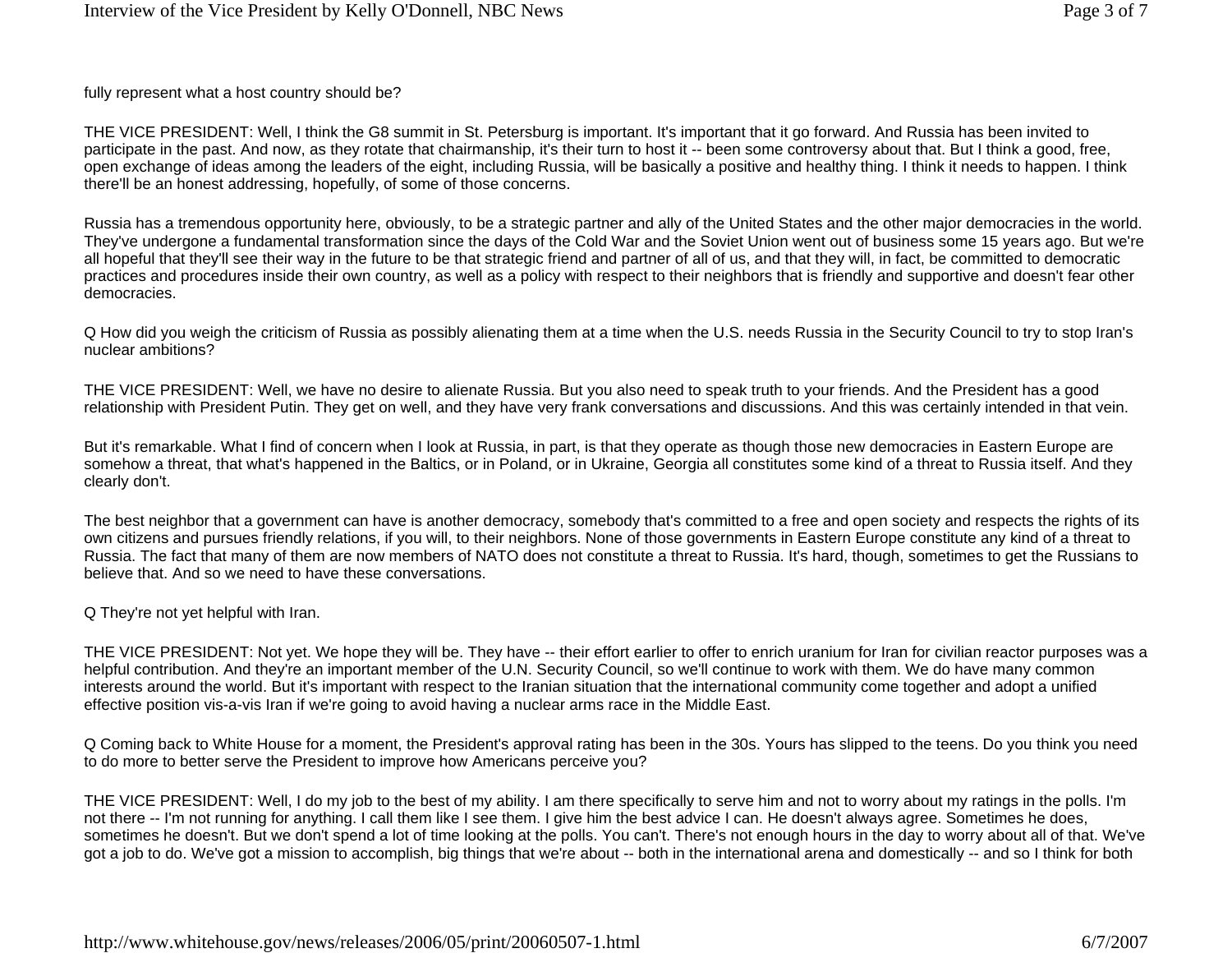of us, as I say, we don't spend a lot of time on polls.

Q If people felt differently about the administration might that help you to achieve some of the things you're looking to accomplish?

THE VICE PRESIDENT: Well, I'm not sure that's the case. I think the important thing is that we get people to focus on problems, that we get the Congress to focus on problems. We've done some pretty amazing things in the course of a little over five years now. But there's a lot left to do. There's always more work, if you will, if you think about it in those terms. And we'll continue to push very, very hard. And the President is one of those who believes in taking on big issues. You don't always prevail when you take on big issues. You can play small ball and deal only with small items at the margins. But that's not what we went there to do. We went there to address big issues.

And when you think back about what we've done over the course of the last five-and-a-half years, we feel very good about our record, and I think the American people will, too.

Q The President has a new Chief of Staff who is making some changes. In the last year or so, there has been a lot of attention on your office, some of that coming from the CIA leak case. The hunting accident was a distraction. Do you believe your influence in the White House has changed in any way?

THE VICE PRESIDENT: Not that I'm aware of. The President is the key to all of that, of course. And I feel like he gives me the access that I need to be able to do my job. He listens. As I say, he doesn't always agree with me, but that wasn't the deal. The deal at the outset was I'd be an important part of the team and have an opportunity to weigh in on those issues I wanted to weigh in on, and he's kept his word.

Q You have said you will not seek the presidency. You will complete your term. When you consider what it might mean for the Republican Party, would there be any benefit if you were to retire, to allow the President to choose someone else who might then have an advantage in 2008?

THE VICE PRESIDENT: Well, I'm not sure it would be an advantage. But that's not my concern. I, in effect, took on the obligation when I put my name on the ballot at the request of the President -- both in 2000 and again in 2004 -- that if elected to serve out my term, I feel I've got a contract, if you will, with the American people, a constitutionally elected officer, my term ends in January of 2009, and barring some unforeseen disaster, that's what I'll do.

Q What role do you think you play for 2008?

THE VICE PRESIDENT: Well, it's -- at this stage, obviously, it's too early to get into the business of endorsing any candidates. We've got a lot of good candidates out there. At the appropriate time, I'll be happy to campaign for the ticket in 2008, if they want me to. They may not want me to. That will be their call. But until then, I'll keep focused on the job at hand, doing what the President needs to have done.

Q You have been out campaigning for Republican candidates.

THE VICE PRESIDENT: Right.

Q Midterm elections are coming. Many Republicans are concerned that the party may lose seats. Do you expect the Republicans to lose seats?

THE VICE PRESIDENT: I don't. But I think it's going to be a hard fought contest. It always is when you're in the midterm election of a second presidential term. And we're working at it harder than we ever have before. I've already done 57 events this campaign cycle that are campaign events to help members

http://www.whitehouse.gov/news/releases/2006/05/print/20060507-1.html 6/7/2007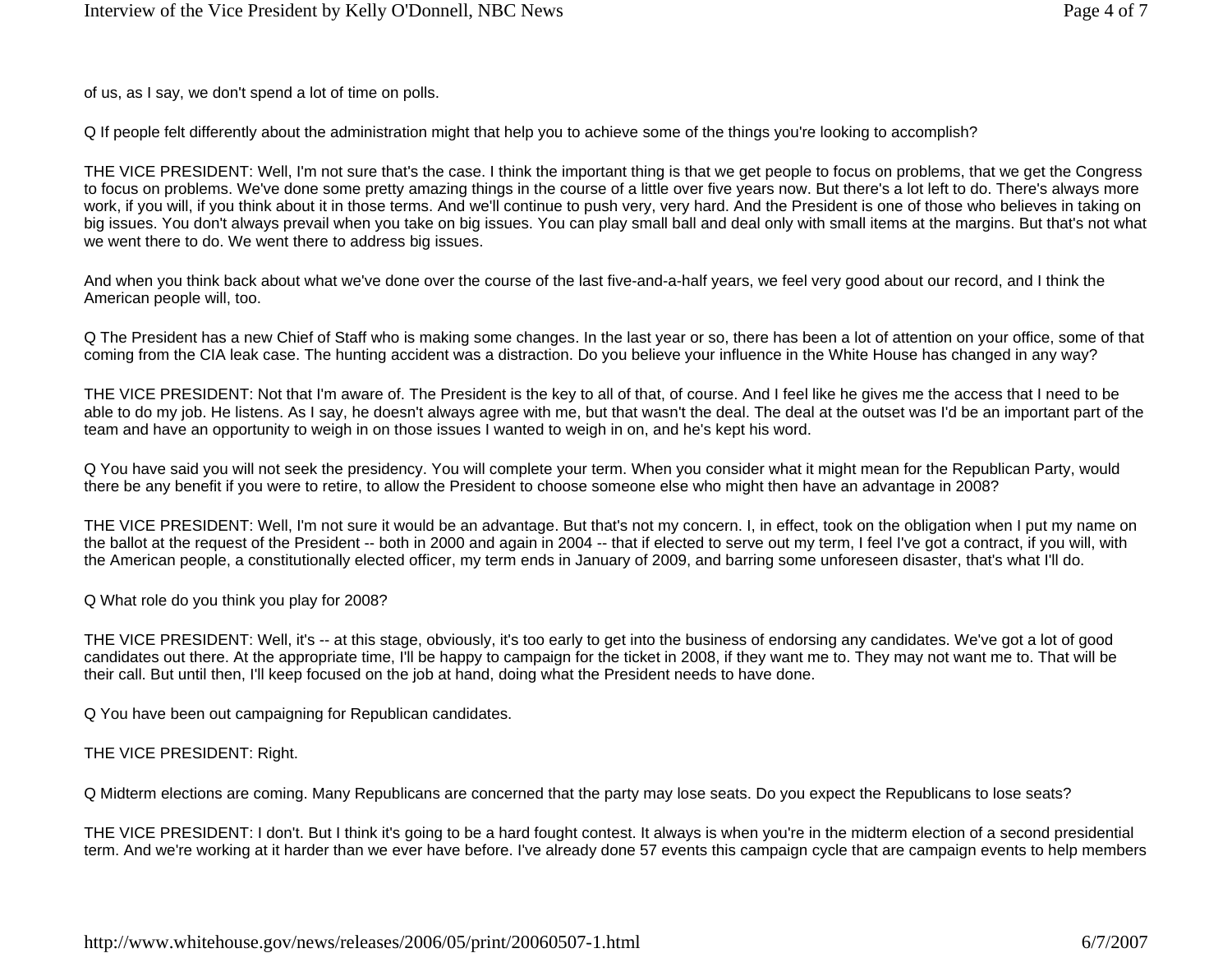of Congress running for reelection, or to help some of our challengers. But in terms of trying to forecast what will happen in November, difficult to do at this stage. What I find when I get out around the country is that we've got some great candidates running out there, some great challengers, very talented people who are willing to step up and put their name on the ballot. And I think it will ultimately boil down to sort of race by race, congressional district by congressional district around the country in terms of deciding who is going to control the next Congress. I feel pretty good about our prospects, but I learned a long time ago not to make hard and fast projections.

Q I'd like to ask you about two of the comments that you have made that have gotten a lot of attention with respect to Iraq. Much has been made about what you said about being greeted as liberators, and about a year ago when you said the insurgency was in its last throes. More recently, you defended that as, "basically accurate." With all due respect, sir, isn't that wrong?

THE VICE PRESIDENT: Which?

Q Both of those?

THE VICE PRESIDENT: Both of those. No, I think with respect to the question of were we greeted as liberators, I think we clearly are viewed as liberators by the vast majority of the Iraqi people. No question we've had problems with a group of terrorist insurgents, but that's a very small minority. And I really believe that when the history books are written that what we'll find is that 2005 was the turning year, the watershed year for Iraq operations. Why? Well, primarily because that's the year which the Iraqis first had an election in January, when they elected an interim government. That's the year in which they wrote a constitution -- the most up-to-date modern constitution in the Arab world. That's the year when they ratified that constitution, and finally, you had national elections. They had three national elections last year. In their last national election, they turned out by the millions to participate in that process.

And I think when we look back from the perspective of history, we'll see that that was the turning point, that was the period of time when the Iraqis stepped up and began to take responsibility for their own fate, for their own affairs, developed a political system and put it in place, as well as participated in a major way in the training of their own security forces -- now got some 250,000 of them in the field. And that will have been the time when we turned the corner, when -- in effect, got on top of the situation in Iraq and will ultimately succeed in completing our mission.

I don't think you can judge it just day by day, or what's happened this week, or what happened last week. I do think you need to have some historic perspective on this, and I think if you take a historical perspective on what we've done in Iraq, that, in fact, that will have been the watershed year, if you will.

Q Back in February you talked about the hunting accident as one of the worst days of your life. Since then it has become a punch line -- even for the President. Are you okay with that?

THE VICE PRESIDENT: Yes, I am. Fortunately, Harry Whittington is in great shape, and no lasting damage done. But I say it will always be a difficult memory for me in terms of what happened to Harry that day. But, yes, people have had a lot fun with it. And I've even used it a few times myself in remarks. And it's -- you need to have a sense of humor if you're Vice President. There's no question about that.

Q At that time you also said you needed some time to think about whether you would hunt again. It has been an important hobby for you. Will you hunt again, sir?

THE VICE PRESIDENT: I expect I will.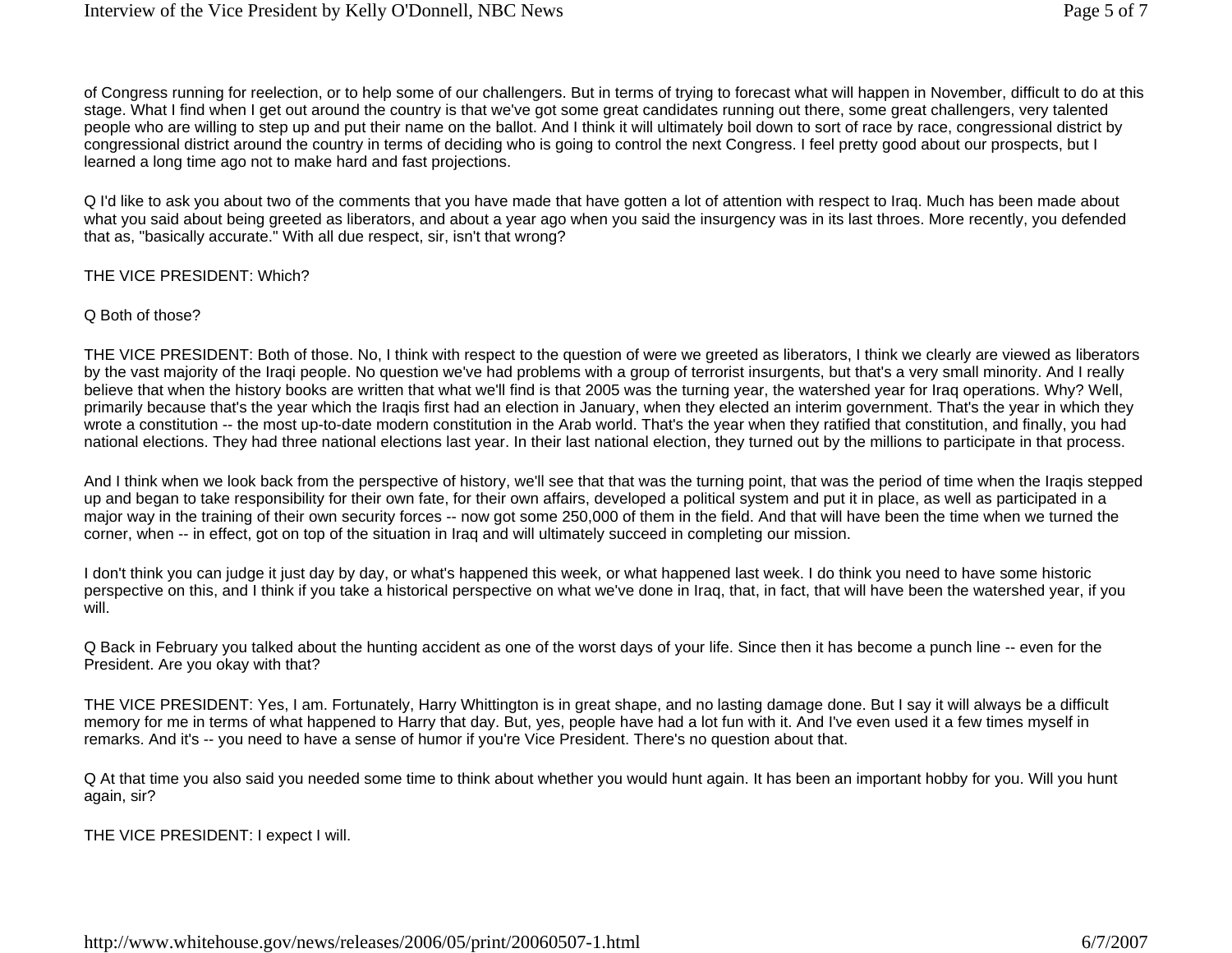Q I also want to ask you about some other personal things for you. Mrs. Cheney is an author. Now your daughter Mary has written a book, and in it she talks about her life in politics. And included in that, she recounts how she came out to you and Mrs. Cheney. You've been very private about that.

THE VICE PRESIDENT: I have.

Q How do you feel about her making that public and putting it in print?

THE VICE PRESIDENT: Well, Mary -- that was Mary's choice. And she wrote the book and had a lot of fun doing it. I can't say it was a family enterprise. We all talked about it. We spent several hours, the four of us, two daughters and Lynne and myself, sitting down around the table recalling events that Mary wanted to put into the book. It is -- I think for Mary it was a very personal kind of endeavor to write about it. It's her life. She's entitled to talk about it if she wants, and I certainly support her.

Q Is it harder to be the protective father when she chooses to make it public and to put it in --

THE VICE PRESIDENT: Well, I'm a very private person. And that hasn't changed. From the standpoint of Mary's own life, I think it's perfectly appropriate for her to talk about it if she wants to. And she choose to do that. And I think it's a good book.

Q Speaking of books, Valerie Plame Wilson has gotten a book contract, the CIA officer who became known through the CIA leak case. Any interest in reading that book?

THE VICE PRESIDENT: No, I didn't read her husband's book either.

Q You have been in public life for a very long time. Do you think the American people really have a sense of who you are?

THE VICE PRESIDENT: Well, some of them do, perhaps. But that's not why I got involved in public life in the first place. I feel enormously privileged to have had the opportunity over the years to work for several different Presidents. When I started in the White House back in the Nixon administration, I was one of the youngest people in the West Wing, now I'm the oldest. The intervening periods, I've worked directly for four Presidents and worked closely with others from the perspective of the Congress. It has been a remarkable career from my perspective. I've loved it and still enjoy very much doing it. History will decide how I did. Others can evaluate my performance. A lot of voters have had that opportunity over the years. Fortunately, I've never lost an election. That doesn't mean that I might not lose one if I continued long enough in the business, but I'm not going to be in the business that much longer anyway.

Q Mr. Vice President, thank you so much for taking time to talk with us.

THE VICE PRESIDENT: Thank you, Kelly.

END 11:40 A.M. (Local)

**Return to this article at:**

http://www.whitehouse.gov/news/releases/2006/05/20060507-1.html